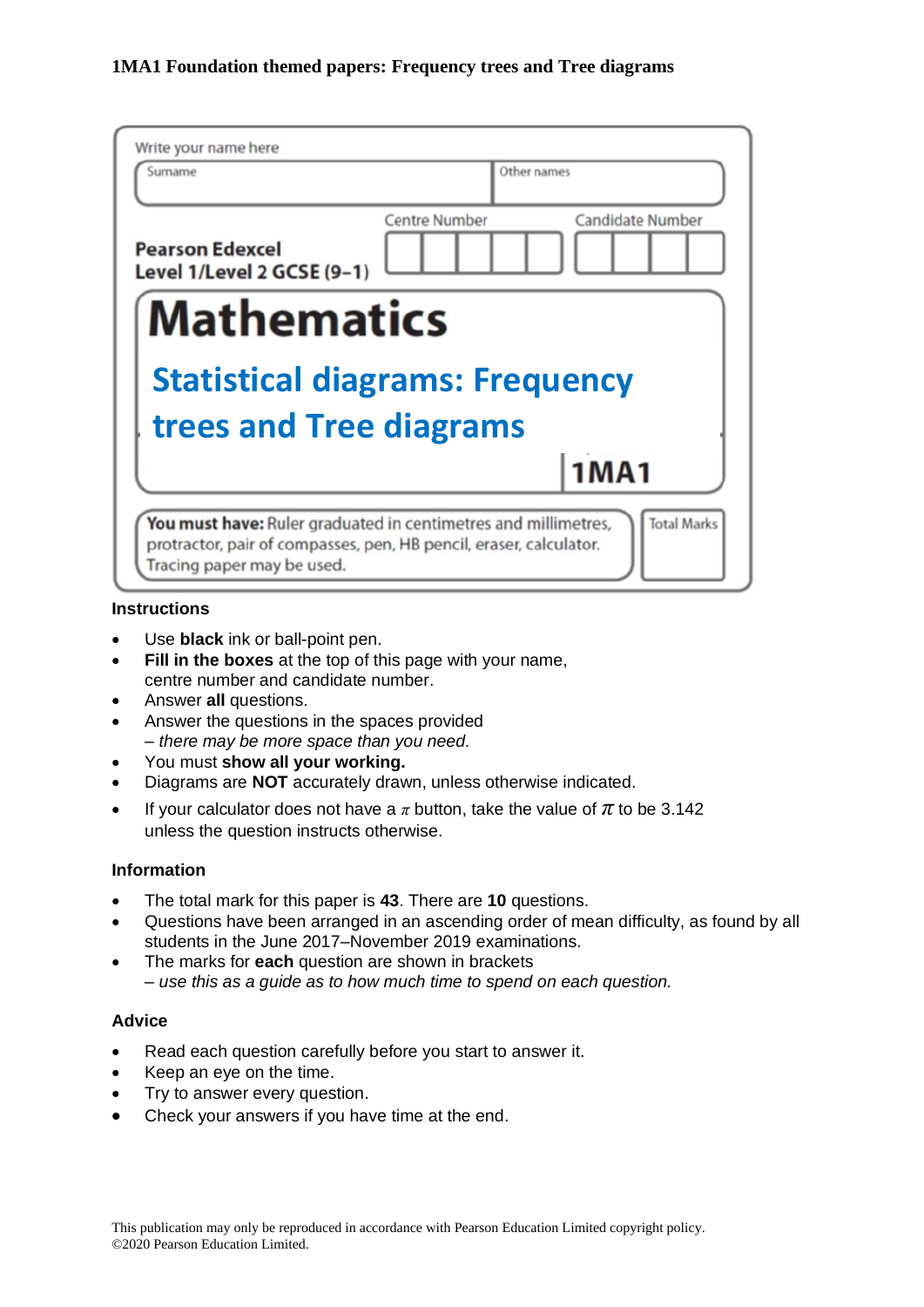**1** Each worker in a factory is either left-handed or right-handed. **14** Each worker in <sup>a</sup> factory is either left-handed or right-handed.

22 of the 45 workers are male. 22 of the 45 workers are male. 16 of the 34 right-handed workers are female. 16 of the 34 right-handed workers are female.

Complete the frequency tree for this information. Complete the frequency tree for this information.



(**Total for Question 1 is 3 marks**)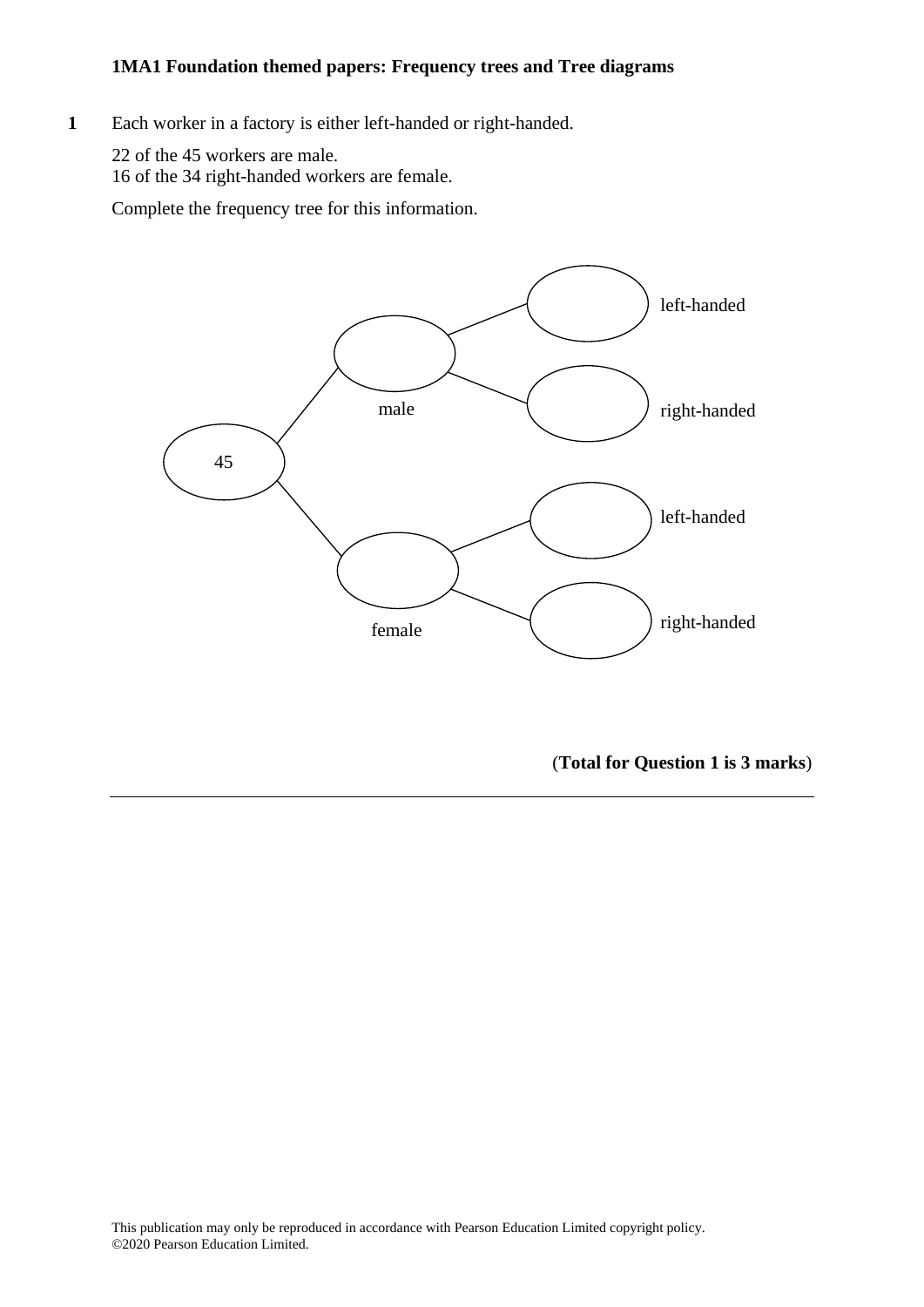# **2** 200 people live in a village. **12** 200 people live in <sup>a</sup> village.

23 people do **not** have a garden. 23 people do **not** have <sup>a</sup> garden. 10 males do **not** have a garden. 10 males do **not** have <sup>a</sup> garden.

95 people are male. 95 people are male.

(*a*) Use this information to complete the frequency tree. (a) Use this information to complete the frequency tree.



**\_\_\_\_\_\_\_\_\_\_\_\_\_\_\_\_\_\_\_\_\_\_\_\_\_\_\_\_\_\_\_\_\_\_\_\_\_\_\_\_\_\_\_\_\_\_\_\_\_\_\_\_\_\_\_\_\_\_\_\_\_\_\_\_\_\_\_\_\_\_\_\_\_\_\_**

One of the people who does **not** have a garden is chosen at random.

(*b*) Write down the probability that this person is female. (b) Write down the probability that this person is female.

...................................................... ...................................................... **(2)**

**(2)**

**(Total for Question 2 is 5 marks) (Total for Question 12 is 5 marks)**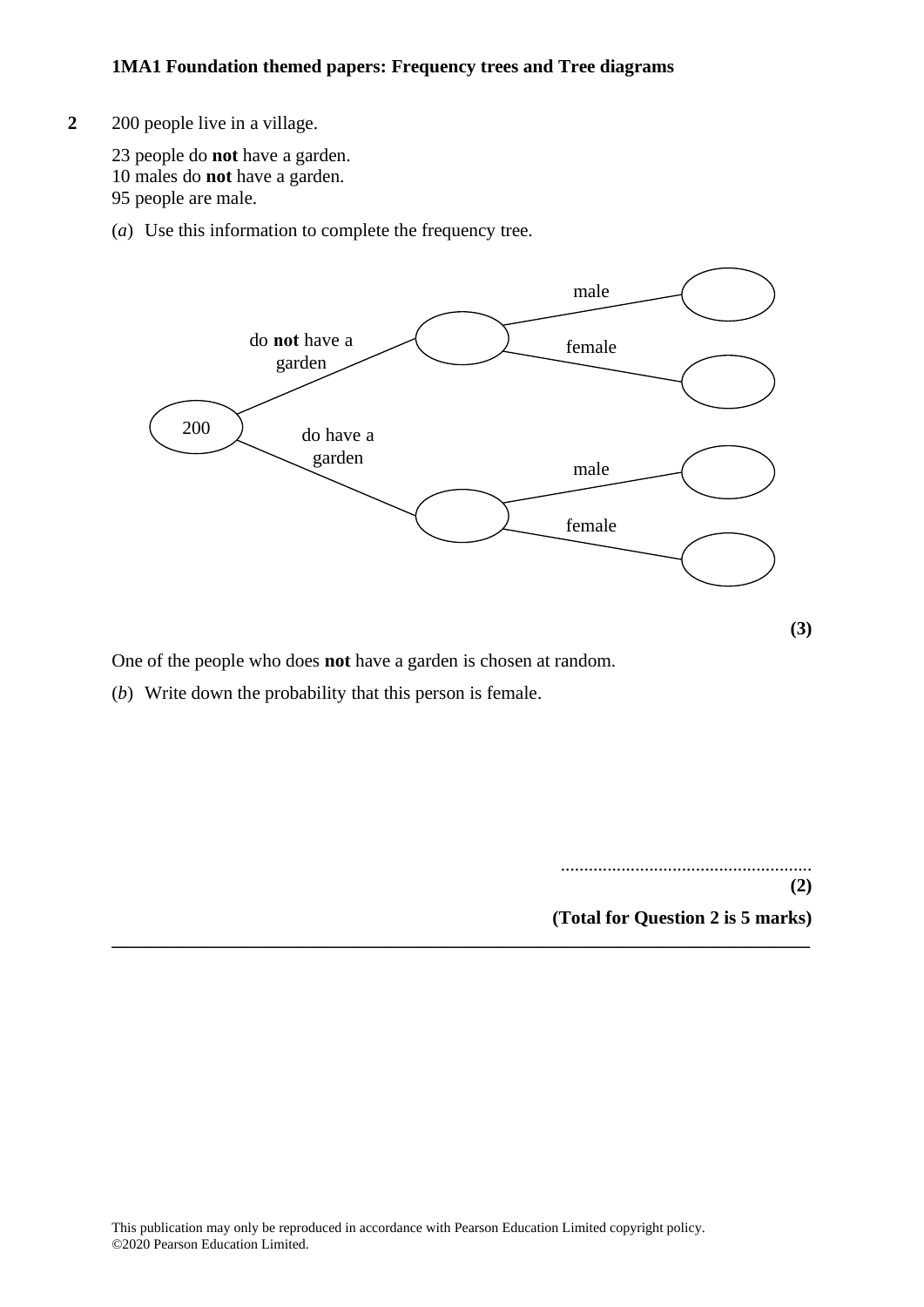

**3** 120 people were at a hockey match.

Each person was asked if they wanted to stand or to sit to watch the match.

- 75 of the people were female 29 of the males wanted to stand 30 of the people wanted to sit
- (*a*) Use this information to complete the frequency tree.



One of the 120 people is chosen at random.

(*b*) Write down the probability that this person is a male who wanted to stand.

....................................................... **(1) (Total for Question 3 is 4 marks)**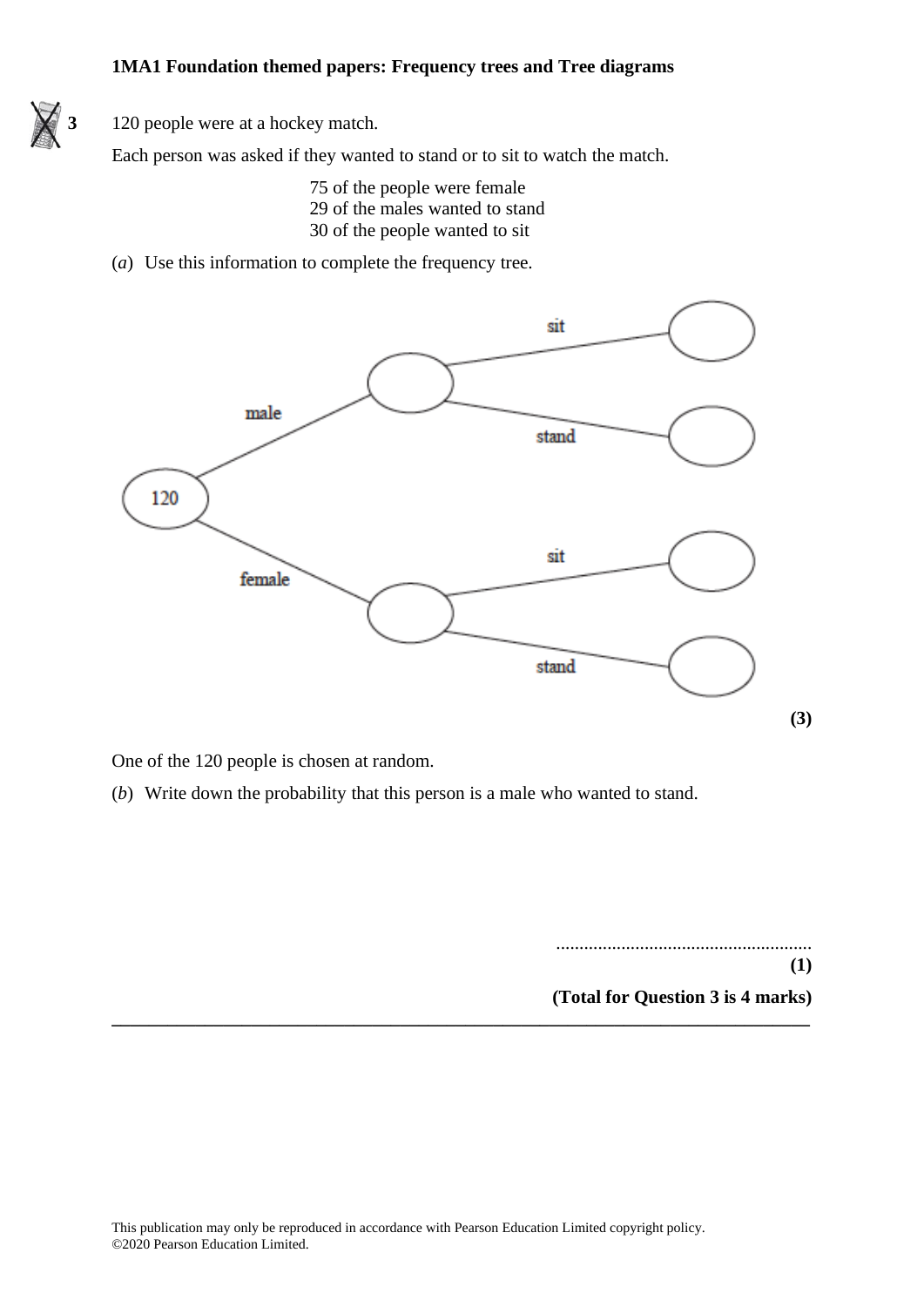

**4** 80 people are asked if they like coffee. **17** 80 people are asked if they like coffee.

48 of these people are women. 48 of these people are women. 61 of the 80 people like coffee. 61 of the 80 people like coffee. 8 of the men do **not** like coffee. 8 of the men do **not** like coffee.

(*a*) Use this information to complete the frequency tree. (a) Use this information to complete the frequency tree.



One of the people who like coffee is chosen at random. One of the people who like coffee is chosen at random.

(*b*) Find the probability that this person is a woman. (b) Find the probability that this person is <sup>a</sup> woman.

...................................................... **(2) (2) (Total for Question 4 is 5 marks) (Total for Question 17 is 5 marks)**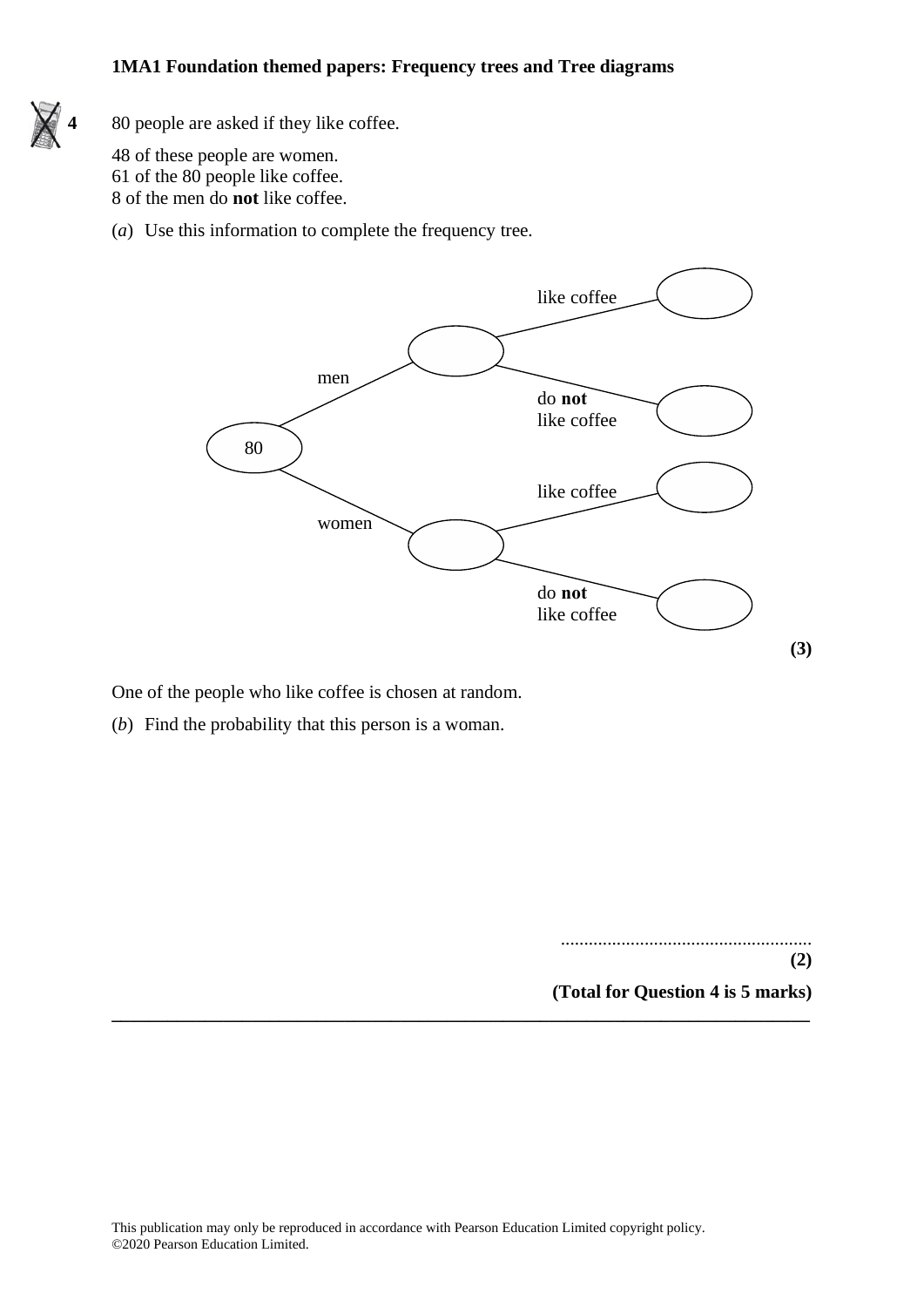

#### **5** Amina has two bags. **27** Amina has two bags.

In the first bag there are 3 red balls and 7 green balls. In the first bag there are 3 red balls and 7 green balls. In the second bag there are 5 red balls and 4 green balls. In the second bag there are 5 red balls and 4 green balls.

Amina takes at random a ball from the first bag. She then takes at random a ball from the second bag. She then takes at random <sup>a</sup> ball from the second bag.

(*a*) Complete the probability tree diagram.



**(2)**

(*b*) Work out the probability that Amina takes two red balls. (b) Work out the probability that Amina takes two red balls.

......................................................  $(2)$ **(Total for Question 5 is 4 marks)**

**(Total for Question 27 is 4 marks)**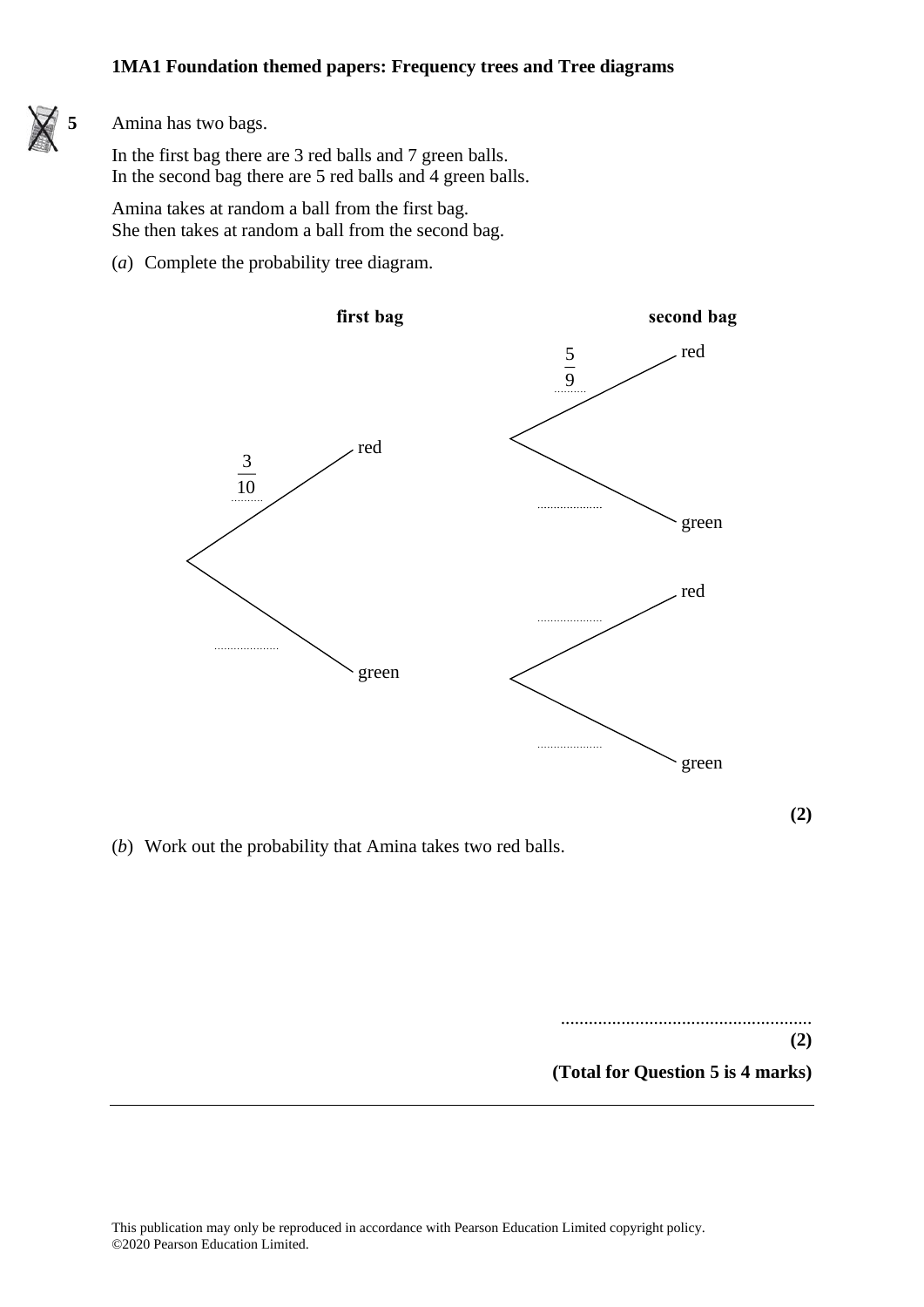**6** There are 60 children in Year 6 Each of these children has either a school lunch or a packed lunch.

32 of the children are boys.

4  $\frac{3}{1}$  of the boys have a school lunch. 2  $\frac{1}{2}$  of the girls have a packed lunch.

Use this information to complete the frequency tree.



**\_\_\_\_\_\_\_\_\_\_\_\_\_\_\_\_\_\_\_\_\_\_\_\_\_\_\_\_\_\_\_\_\_\_\_\_\_\_\_\_\_\_\_\_\_\_\_\_\_\_\_\_\_\_\_\_\_\_\_\_\_\_\_\_\_\_\_\_\_\_\_\_\_\_\_**

### **(Total for Question 6 is 4 marks)**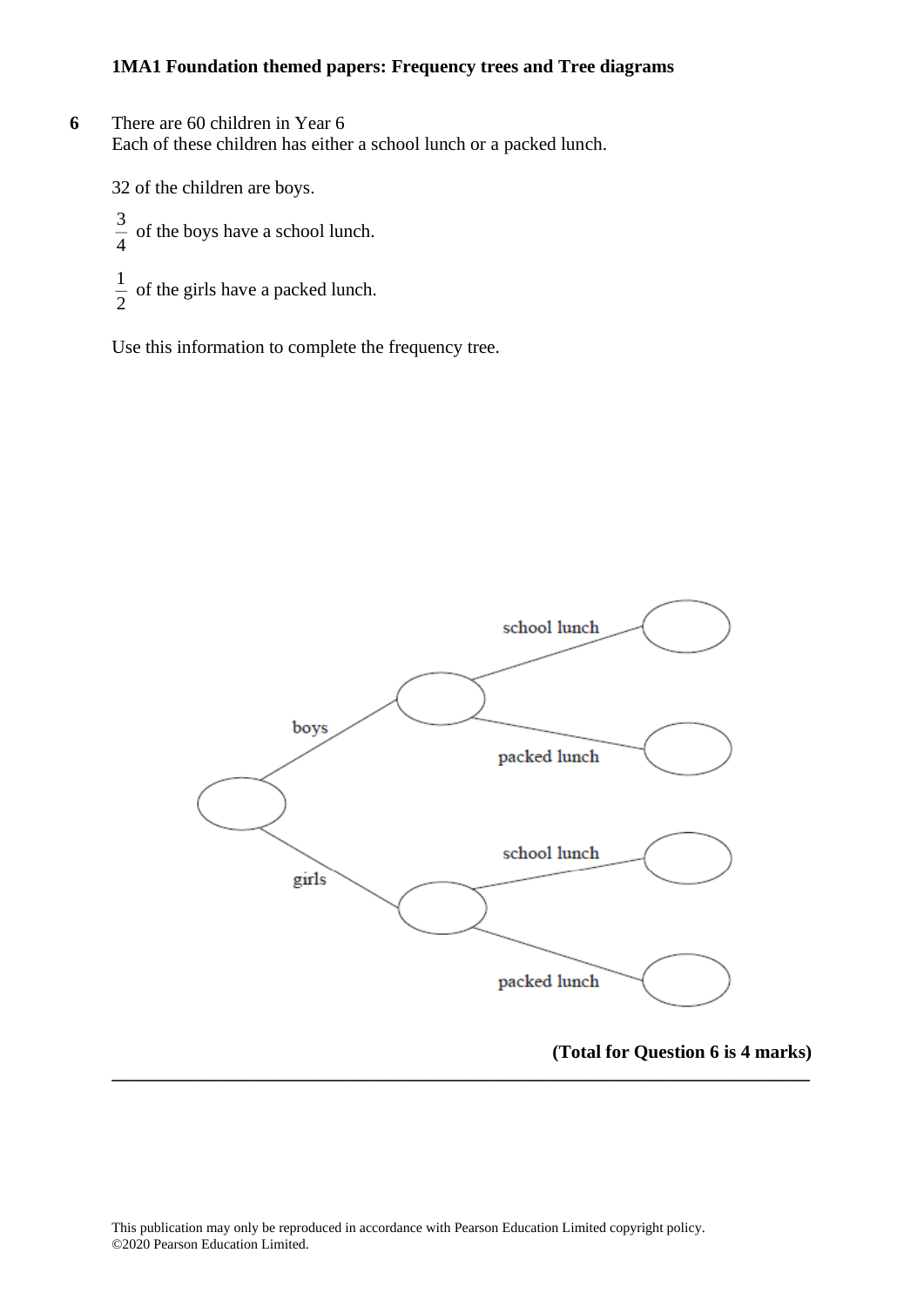

**7** 60 people each took a driving test one day.

- 21 of these people were women.
- 18 of the 60 people failed their test.
- 27 of the men passed their test.
- (a) Use this information to complete the frequency tree.



One of the men is chosen at random.

(b) Work out the probability that this man failed his test.

.........................................

**(2) (Total for Question 7 is 5 marks)**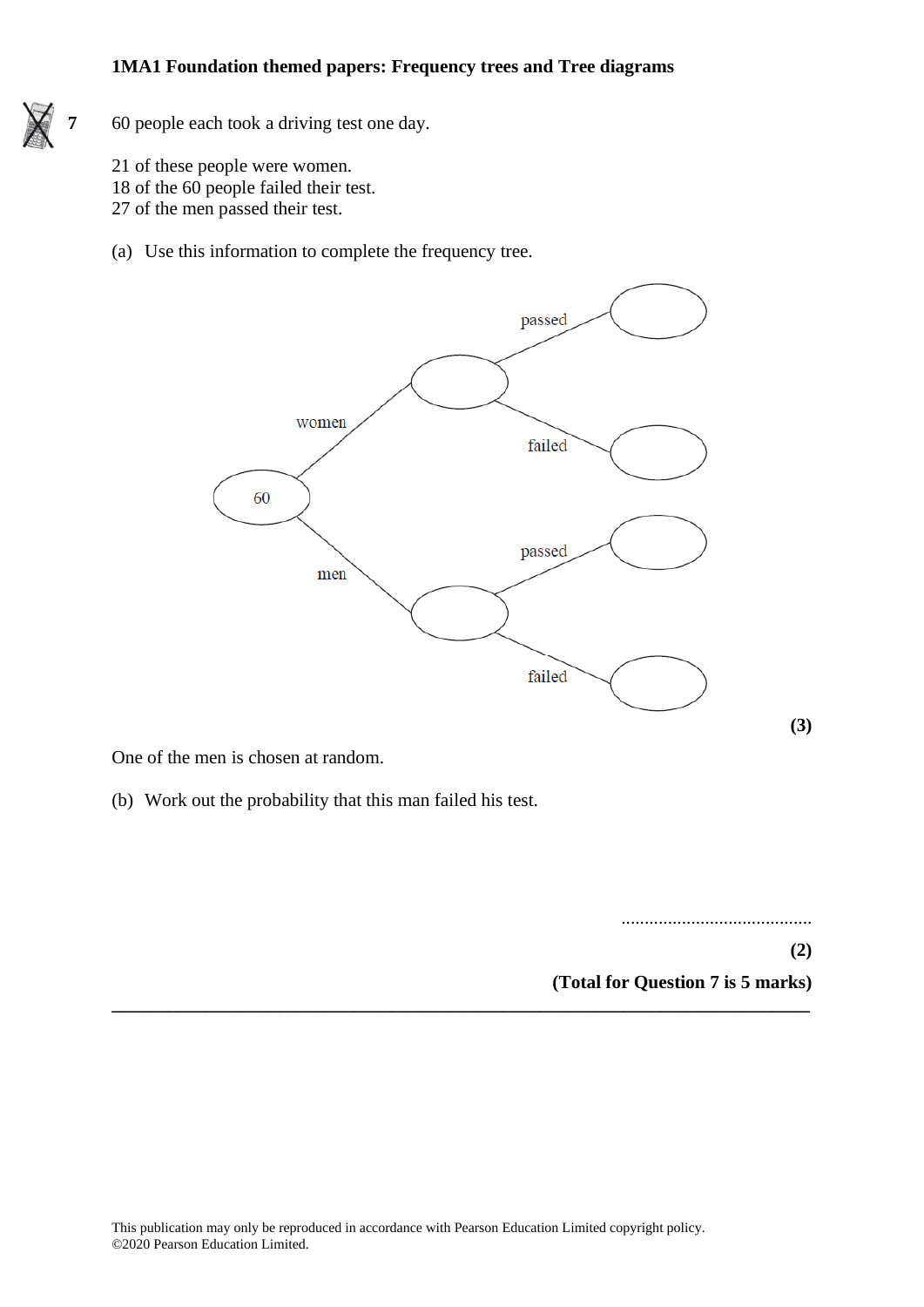**8** The diagram shows a fair 4-sided spinner. **22** The diagram shows <sup>a</sup> fair 4-sided spinner. **22** The diagram shows <sup>a</sup> fair 4-sided spinner.



Hasmeet is going to spin the spinner twice. Hasmeet is going to spin the spinner twice. Hasmeet is going to spin the spinner twice.

(*a*) Complete the probability tree diagram. (a) Complete the probability tree diagram. (a) Complete the probability tree diagram.



(b) Work out the probability that the spinner will land on A on the first spin and will land on  $B$  on the second spin. work out the probability

....................................................... **(2) (Total for Question 8 is 4 marks)** ....................................................... **\_\_\_\_\_\_\_\_\_\_\_\_\_\_\_\_\_\_\_\_\_\_\_\_\_\_\_\_\_\_\_\_\_\_\_\_\_\_\_\_\_\_\_\_\_\_\_\_\_\_\_\_\_\_\_\_\_\_\_\_\_\_\_\_\_\_\_\_\_\_\_\_\_\_\_**

**(2)**

**(2)**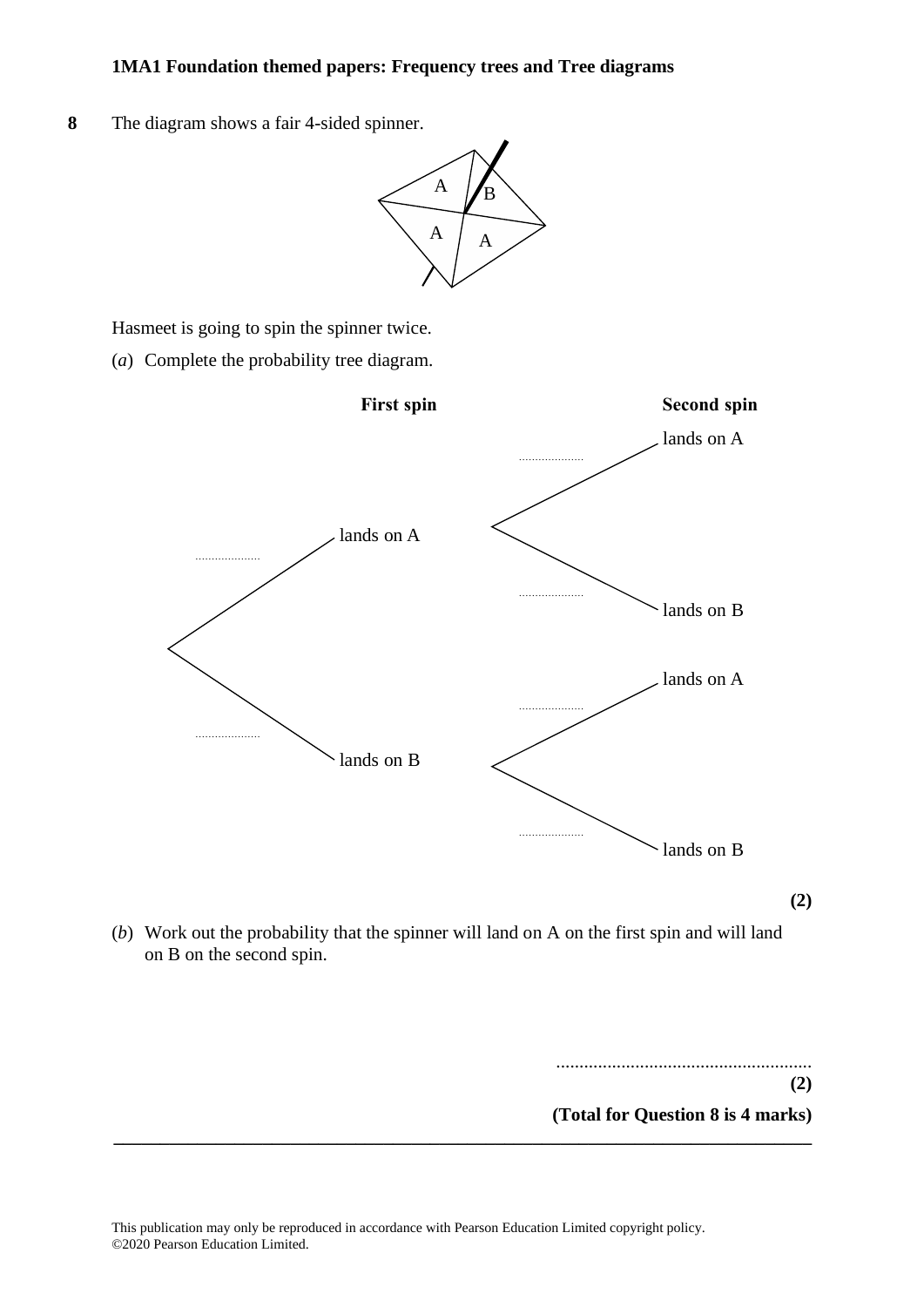Graham has a fair red 6-sided dice and a fair blue 8-sided dice. The red dice can land on 1, 2, 3, 4, 5 or 6 The blue dice can land on 1, 2, 3, 4, 5, 6, 7 or 8

Graham is going to roll both dice.

(a) Complete the probability tree diagram.



(b) Work out the probability that neither dice will land on a 6

......................................... **(2)**

**(Total for Question 9 is 4 marks)**